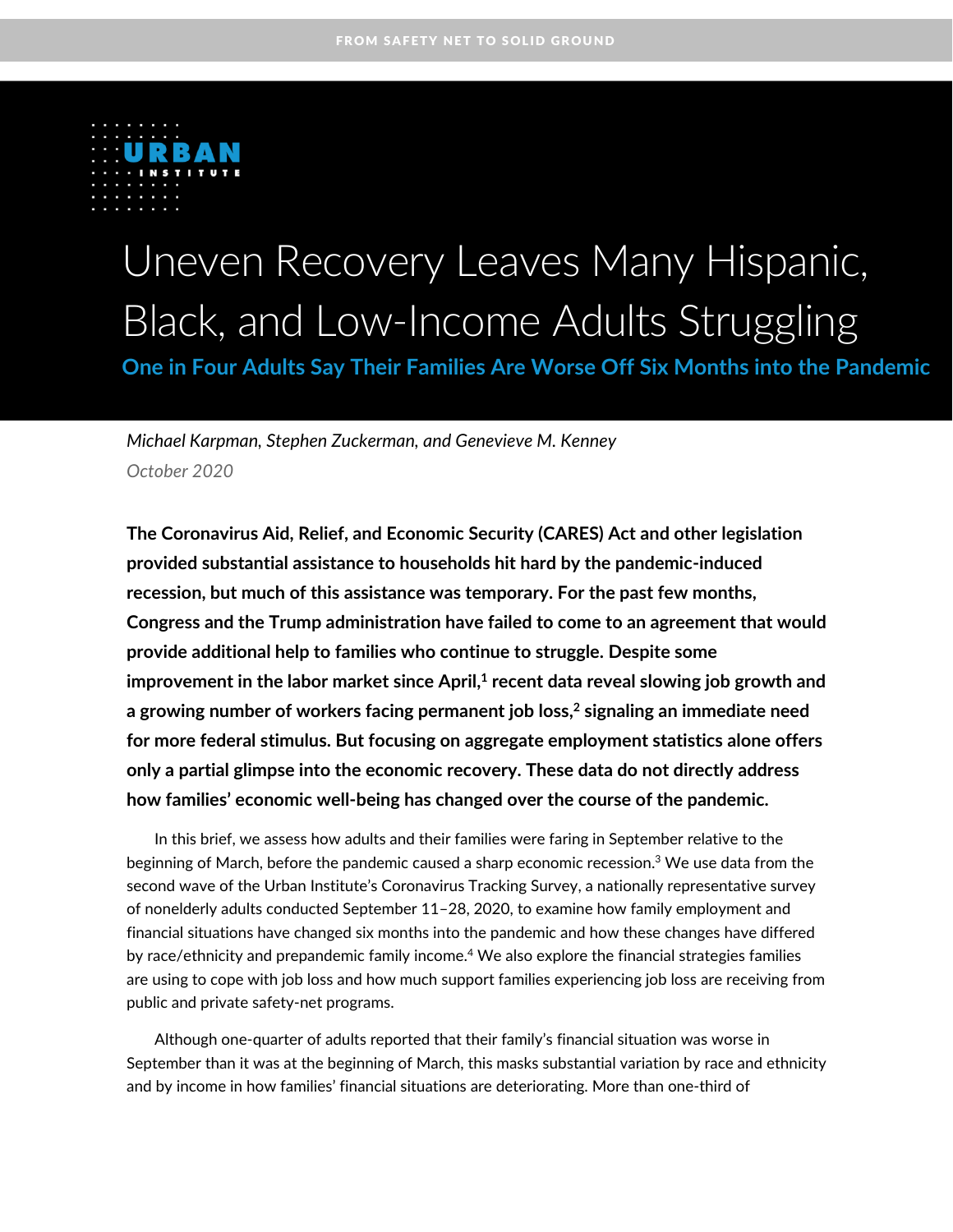Hispanic/Latinx adults, nearly 3 in 10 Black adults, and more than 4 in 10 adults with prepandemic incomes below the federal poverty level (FPL) reported that they were worse off financially in September than they were in March.<sup>5</sup>

The groups experiencing the greatest deterioration in their financial circumstances are the same groups that were most likely to experience job loss. Roughly one in seven adults—including nearly one in four Hispanic/Latinx adults and one in five adults with income below FPL before March—is in a family that has experienced a job loss during the pandemic. More than half of adults whose families experienced job loss reported that their families received unemployment insurance benefits since the beginning of March, highlighting the critical role that safety-net programs play in helping struggling families get by. Many of these adults' families are also receiving assistance from other public and private sources, including Medicaid and the Children's Health Insurance Program (CHIP), the Supplemental Nutrition Assistance Program (SNAP), and charitable food programs supported by government funding and private donations. But continued access to these benefits may be at risk in the coming months, and this threatens to increase the severity of hardships faced by millions of families that have lost work and to exacerbate economic and health disparities that predate the pandemic.

# Results

*One in four adults reported that their family was worse off financially in September compared with the beginning of March before the pandemic slowed the economy, and one in seven is in a family that has experienced job loss since the pandemic began.*

In September 2020, 24.5 percent of adults reported that their families were worse off financially than they were at the beginning of March 2020, and 14.6 percent reported that they were better off (figure 1). The remaining six in 10 adults reported that their families' financial situations in September were about the same as they were in March, before the pandemic struck the US. A similar pattern emerged when adults were asked how their current family income compares with its March level. Adults were more than twice as likely to report that their families' total weekly incomes were lower as they were to report higher weekly incomes (27.2 percent versus 12.2 percent). Though many families experienced significant income volatility even before the current recession began (Maag et al. 2017; Pew Charitable Trusts 2017), our finding that adults were more likely to be worse off than better off is a reversal of previous trends found in a survey that asked similar questions in the fall of 2018 and fall of 2019 (Federal Reserve Board of Governors 2019; Federal Reserve Board of Governors 2020).

One in seven adults (14.4 percent) reported that they or their spouse or partner have lost or been laid off from a job since the beginning of March, including 6.3 percent reporting a permanent layoff and 2.3 percent who do not know if the layoff is permanent or temporary (data not shown).<sup>6</sup> Another one in four adults (24.3 percent) did not report that they or their spouse or partner were laid off from a job but did report that their families still faced other negative employment impacts, such as a child under age 19 losing a job, someone in the family being furloughed or having reduced work hours, or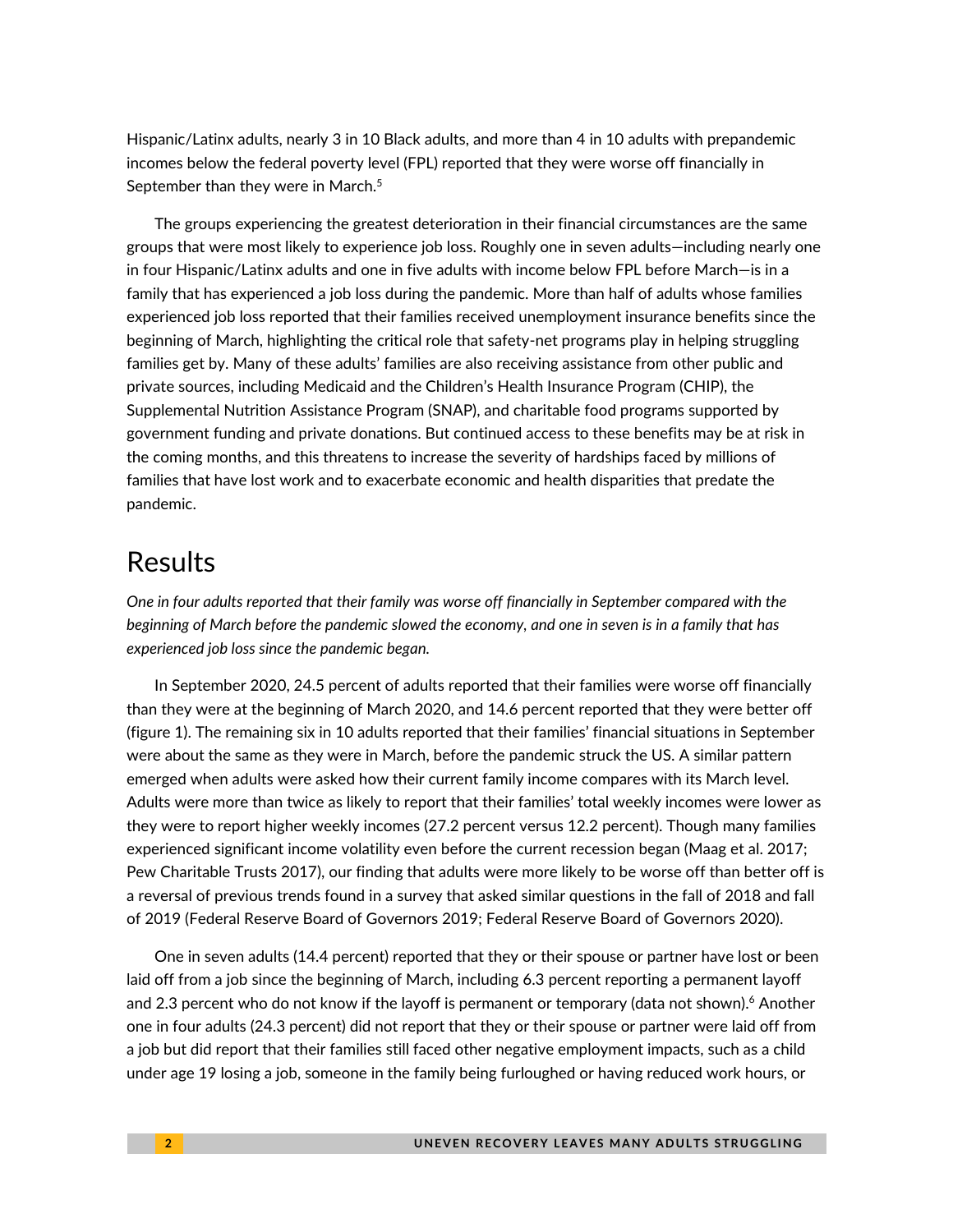someone in the family losing earnings or income from a job or business. For both categories, estimates may include adults whose families lost and then regained jobs, hours, or income during the pandemic as well as adults whose family employment or income has not recovered.

### FIGURE 1

**Current Family Financial Situation, Income, and Employment Compared with the Beginning of March, among Adults Ages 18 to 64, September 2020**



#### URBAN **INSTITUTE**

**Source:** Urban Institute Coronavirus Tracking Survey, wave 2. The survey was conducted September 11 through 28, 2020, and 91 percent of respondents completed the survey by September 17.

**Notes:** Estimates are not shown for the 0.5 percent of adults who did not report their financial situation compared with March and 1.6 percent of adults who did not report family weekly income compared with March. Estimates of those reporting a furlough, reduced hours, or lost income exclude adults who also reported they or their spouse or partner lost or was laid off from a job but include adults who reported a child under 19 losing or being laid off from a job.

### *More than one-third of Hispanic/Latinx adults and nearly 3 in 10 Black adults reported that their families were worse off financially in September than they were at the beginning of March.*

As of September, 36.9 percent of Hispanic/Latinx adults and 29.1 percent of Black adults were worse off financially than at the beginning of March (figure 2). Adults in both groups were more likely to be worse off than white adults, one in five of whom (19.8 percent) reported being worse off. We did not find statistically significant differences in the shares that were better off by these racial or ethnic groups. However, Black adults were nearly twice as likely as likely to be worse off than better off (29.1 percent versus 15 percent), and Hispanic/Latinx adults were almost three times as likely to be worse off than better off (36.9 percent versus 13.3 percent).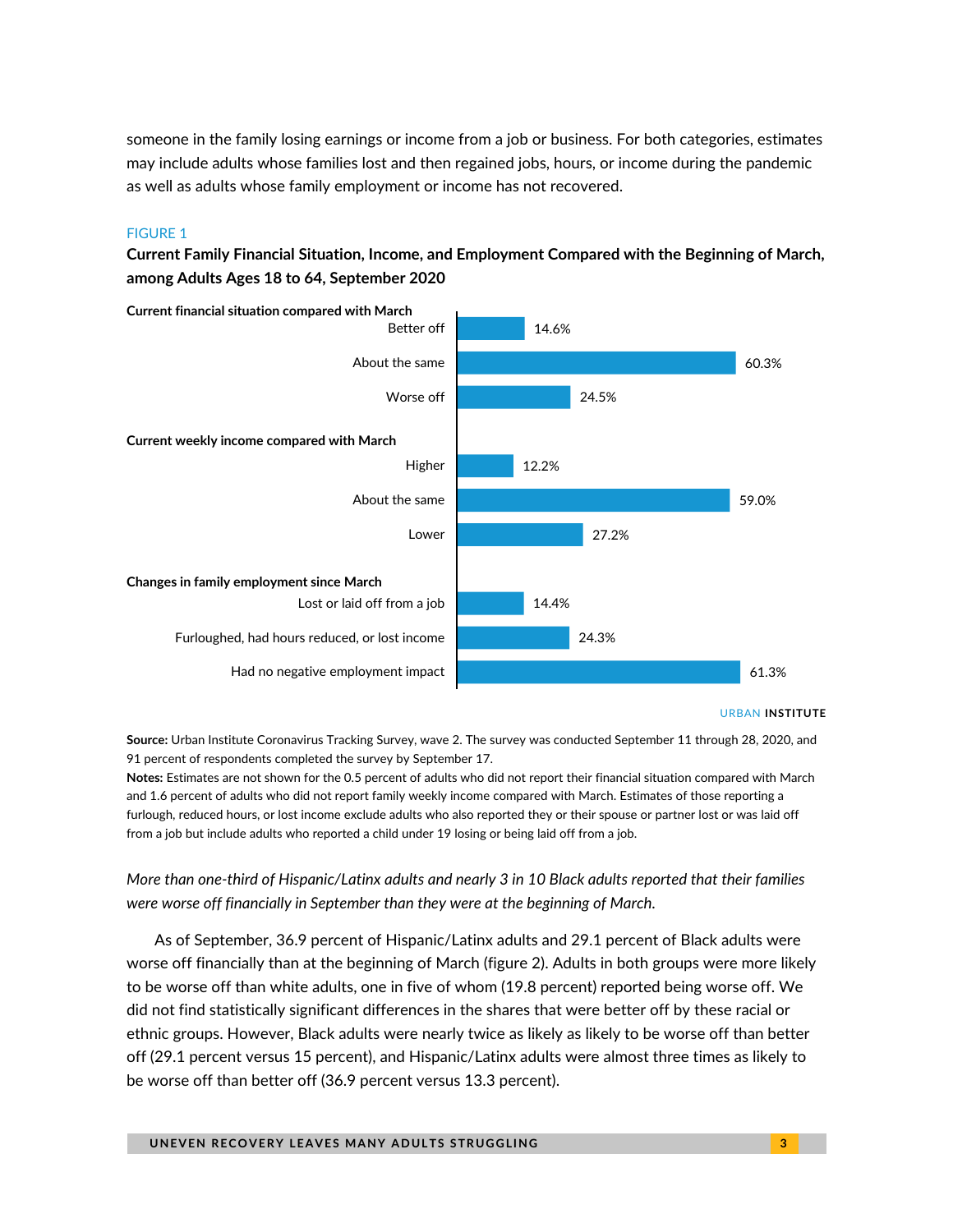Nearly one in four Hispanic/Latinx adults (23.7 percent) reported that they or their spouse or partner lost or were laid off from a job since the beginning of March, and over half had experienced at least some negative effect on their work or work-related income; those are higher shares than reported by white and Black adults. Black adults were nearly 4 percentage points more likely than white adults to be in families that experienced a job loss (15.8 percent versus 12.0 percent).

### FIGURE 2

**Impact of the Pandemic on Family Financial Situation and Employment among Adults Ages 18 to 64, By Race/Ethnicity, September 2020**



#### URBAN **INSTITUTE**

**Source:** Urban Institute Coronavirus Tracking Survey, wave 2. The survey was conducted September 11 through 28, 2020, and 91 percent of respondents completed the survey by September 17.

**Notes:** Estimates are not shown for non-Hispanic/Latinx adults who are not Black or white or are more than once race. Estimates of those reporting a furlough, reduced hours, or lost income excludes adults who also reported they or their spouse or partner lost or was laid off from a job but includes adults who reported a child under age 19 losing or being laid off from a job. \*/\*\*/\*\*\* Estimate differs significantly from white adults at the 0.10/0.05/0.01 levels, using two-tailed tests.

*Adults who had family incomes below the FPL before the pandemic were nearly three times as likely as adults with the highest prepandemic incomes to be worse off financially in September than they were at the beginning of March.*

Figure 3 shows that the share of adults who were better off in September than in the beginning of March increases with prepandemic income, and the share who became worse off declines with income. More than 4 in 10 adults (42.9 percent) whose prepandemic family incomes were below the FPL reported being worse off financially in September than in the beginning of March. In contrast,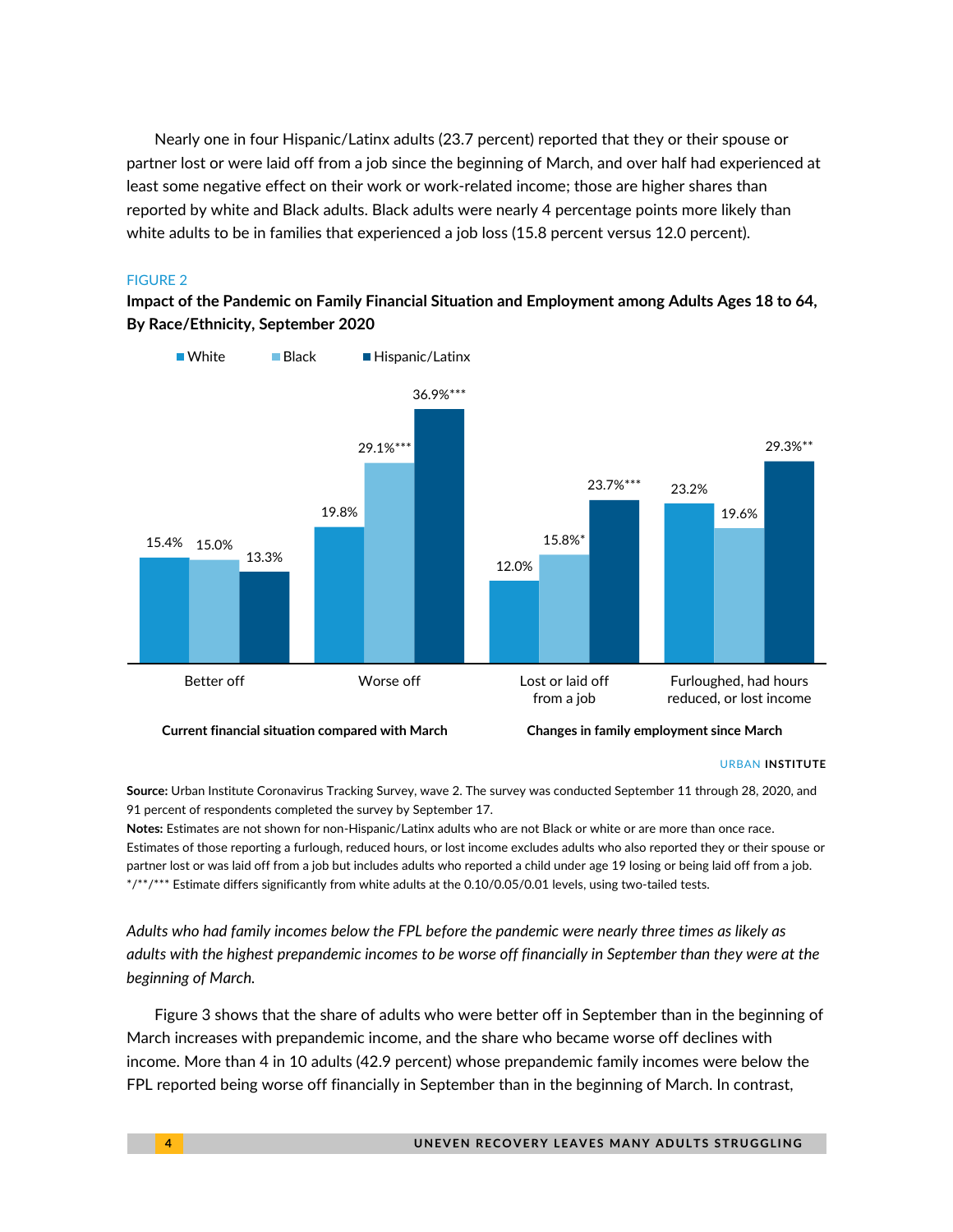14.9 percent of adults with prepandemic incomes of 400 percent of the FPL or more reported being worse off. Looked at another way, adults with incomes below the FPL were more than four times as likely to be worse off as they were to be better off (42.9 percent versus 9.4 percent), and adults with the highest incomes were about equally likely to be worse or better off (14.9 percent versus 16.8 percent).

Job losses have also fallen hardest on families that were experiencing poverty before the pandemic. More than one in five (21.2 percent) adults with income below the FPL before the pandemic reported that they or their spouse or partner have lost or been laid off from a job since the beginning of March; that is twice the share reported by adults with the highest prepandemic incomes (10.6 percent).

### FIGURE 3

**Impact of the Pandemic on Family Financial Situation and Employment among Adults Ages 18 to 64, by Prepandemic Family Income, September 2020**



URBAN **INSTITUTE**

**Source:** Urban Institute Coronavirus Tracking Survey, wave 2. The survey was conducted September 11 through 28, 2020, and 91 percent of respondents completed the survey by September 17.

**Notes:** FPL is federal poverty level. Estimates of those reporting a furlough, reduced hours, or lost income excludes adults who also reported they or their spouse or partner lost or was laid off from a job but includes adults who reported a child under age 19 losing or being laid off from a job.

\*/\*\*/\*\*\* Estimate differs significantly from adults with incomes at or below 100 percent of FPL at the 0.10/0.05/0.01 levels, using two-tailed tests.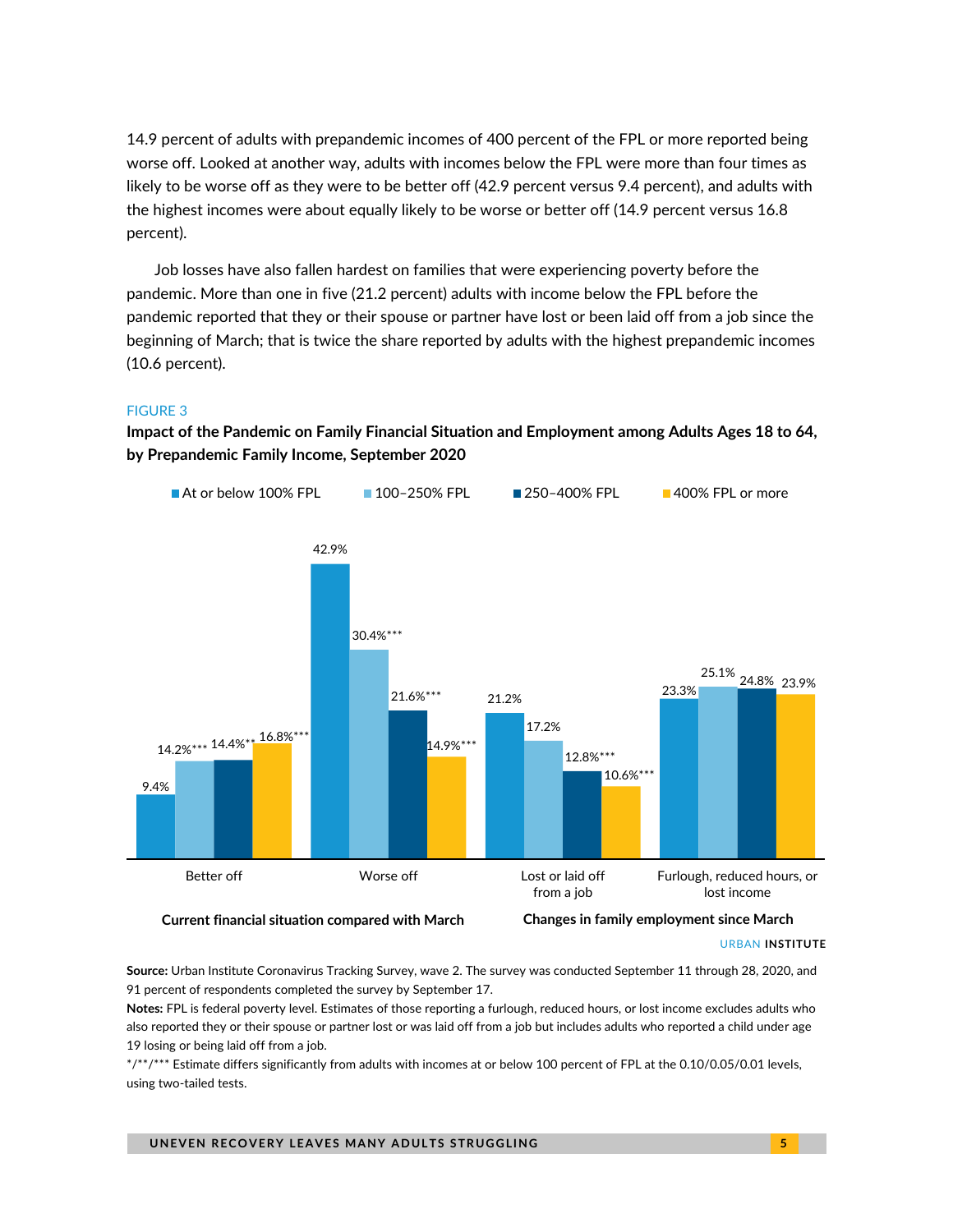*Families are coping with job loss by cutting spending on food, using up savings, and increasing debt.*

Adults in families that have experienced a job loss since the beginning of March are using several coping strategies to compensate for lost income. Six in 10 (60.1 percent) reported that their families have cut back spending on food (figure 4). Nearly half (45.1 percent) have used up all or most of their savings, and 4 in 10 (40.6 percent) have increased credit card debt. Roughly one-quarter of adults in families experiencing job loss reported that their families have borrowed money from other family members or friends or took money out of retirement or other long-term savings accounts, and one in five pawned or sold possessions.

### FIGURE 4

**Family Financial Decisions among Adults Ages 18 to 64 in Families Experiencing Job Loss during the Pandemic, September 2020**



URBAN **INSTITUTE**

**Source:** Urban Institute Coronavirus Tracking Survey, wave 2. The survey was conducted September 11 through 28, 2020, and 91 percent of respondents completed the survey by September 17.

*More than half of adults in families experiencing job loss have received unemployment insurance benefits since the beginning of March. Many are also receiving health and nutritional assistance from other public and private safety-net programs.*

Among adults in families facing job loss, 55.7 percent have received unemployment insurance benefits since March 1 (figure 5). This share includes 37.7 percent who received benefits in the 30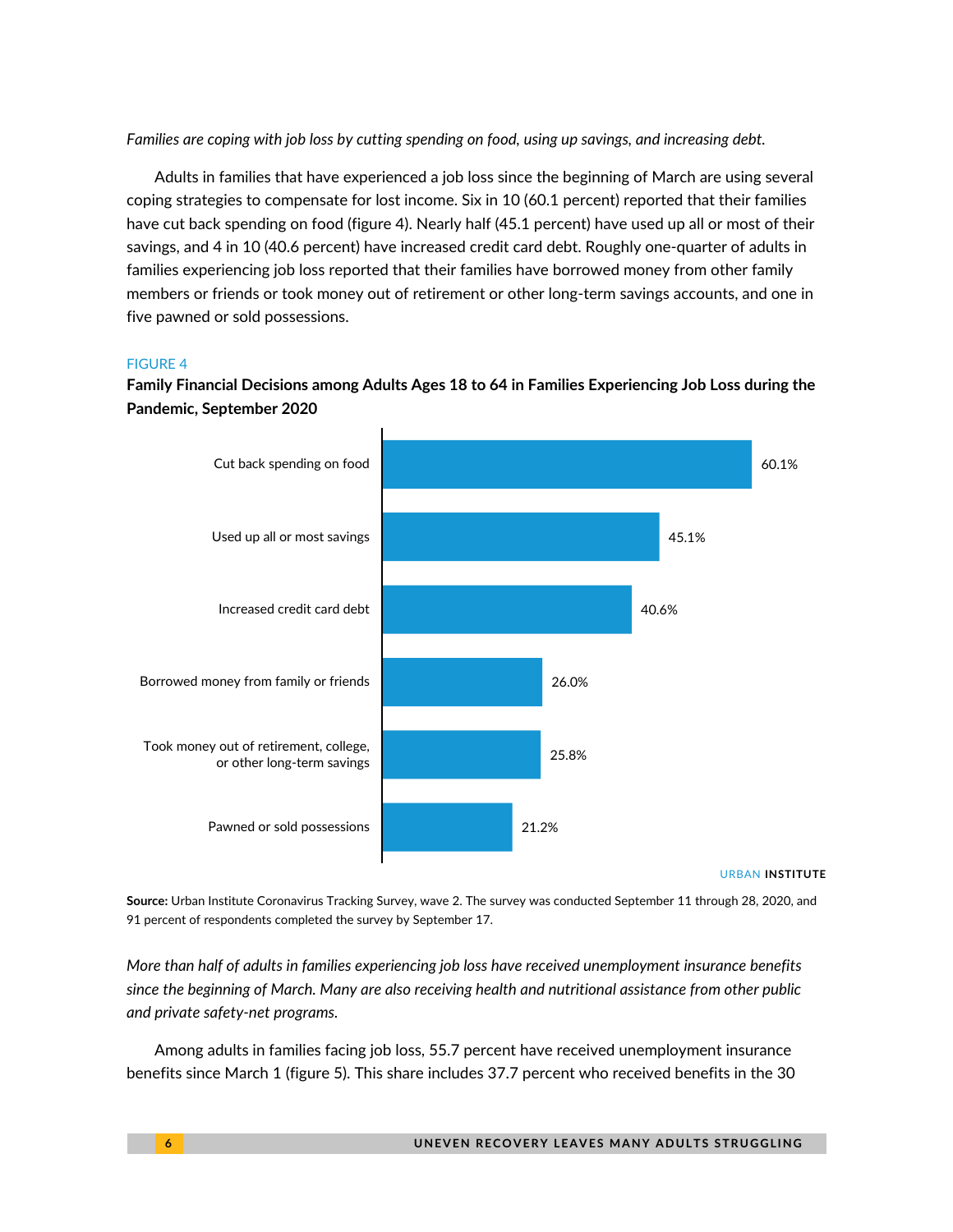days before the September survey and 17.9 percent who received benefits more than 30 days before the survey. Another 7 percent have applied for unemployment insurance benefits since March 1 but have not received them (data not shown).

Families that have lost jobs during the pandemic are also receiving health care and nutritional assistance from other public and private safety-net programs. Three in 10 adults in families experiencing job loss (29.2 percent) reported that they or someone in their families were enrolled in Medicaid or CHIP at the time of the survey. More than one in five adults in these families reported receiving SNAP benefits (22.1 percent) or charitable food (22.8 percent) in the past 30 days.<sup>7</sup>

Overall, nearly two-thirds of adults in families experiencing job loss (62.6 percent) reported having received assistance from unemployment insurance, Medicaid or CHIP, SNAP, or charitable food programs in the past 30 days (data not shown).

### FIGURE 5

**Family Receipt of Assistance from the Public and Private Safety Net among Adults Ages 18 to 64 in Families Experiencing Job Loss During the Pandemic, September 2020**



#### URBAN **INSTITUTE**

**Source:** Urban Institute Coronavirus Tracking Survey, wave 2. The survey was conducted September 11 through 28, 2020, and 91 percent of respondents completed the survey by September 17.

**Notes:** CHIP is Children's Health Insurance Program. SNAP is Supplemental Nutrition Assistance Program.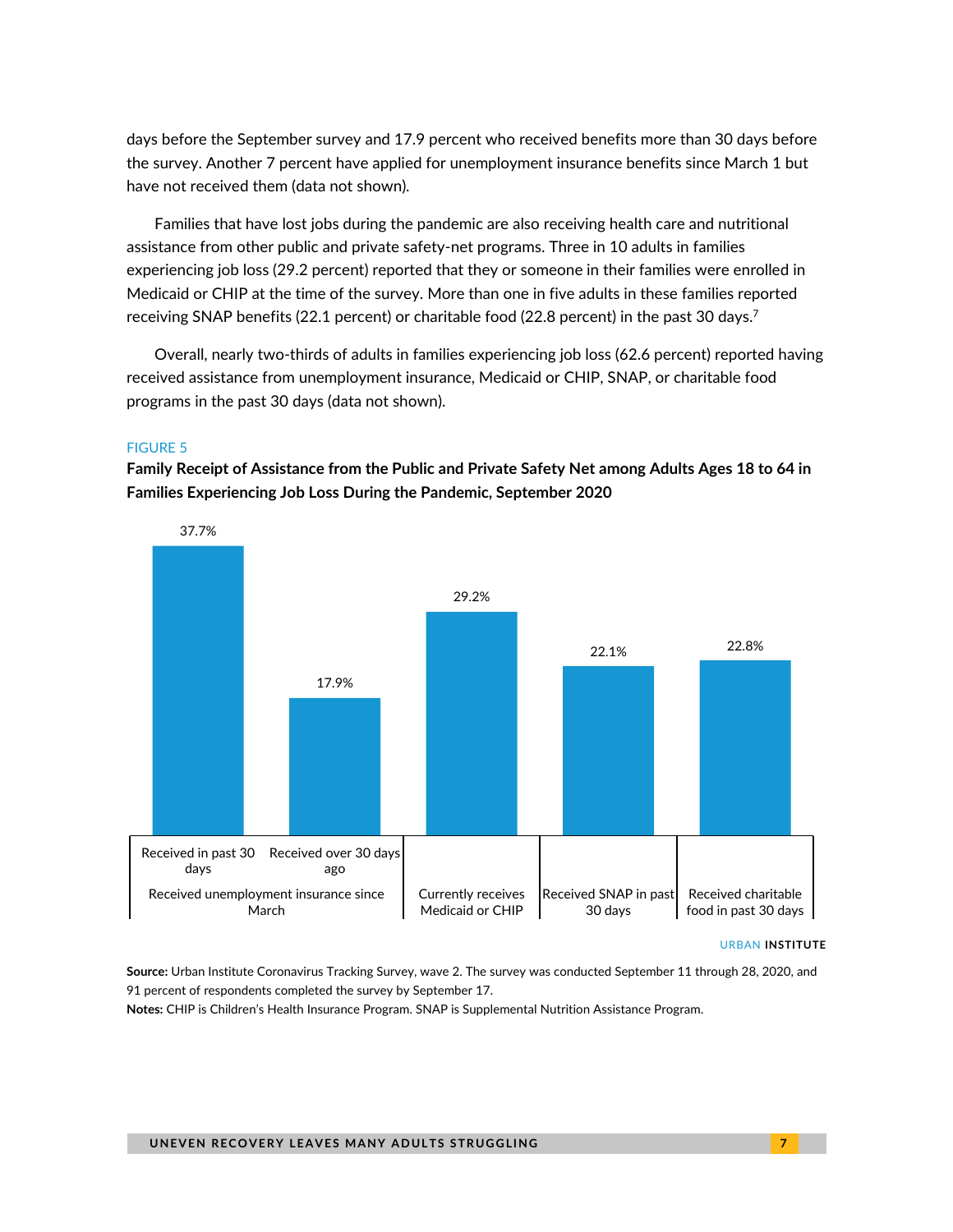# **Discussion**

Six months into the pandemic, one-quarter of adults reported that their family was worse off financially in September than they were before the pandemic hit the US in March, and a smaller share reported that their families are now better off. Consistent with findings from federal employment statistics and other surveys, the pandemic has hit hardest the families of Hispanic/Latinx and Black adults and families that had income below FPL before the recession (NPR, Robert Wood Johnson Foundation, and Harvard T.H. Chan School of Public Health 2020; Parker, Minkin, and Bennett 2020). 8 Approximately 37 percent of Hispanic/Latinx adults, 29 percent of Black adults, and 43 percent of adults with prepandemic incomes below the FPL became worse off than at the beginning of March.

Though changes in financial well-being could partially reflect patterns of income volatility that predate the pandemic, our finding that adults were more likely to be worse off than better off reverses previous trends found in the 2018 and 2019 rounds of the Federal Reserve's Survey of Household Economics and Decisionmaking (Federal Reserve Board of Governors 2019; Federal Reserve Board of Governors 2020). Data from the October 2019 Survey of Household Economics and Decisionmaking, which uses the same panel as our tracking survey and asked a similar question about changes in financial well-being, $\degree$  show that adults were more than twice as likely to report being better off than worse off (32 percent versus 14 percent) than they were 12 months before the survey. <sup>10</sup> This pattern was consistent across racial and ethnic groups. Though changes in financial well-being varied by household income and income volatility, even adults with household incomes below \$25,000 were more likely to be better off than worse off in October 2019 than they were in October 2018, and those with high income volatility were about equally likely to be better off or worse off.

In the September 2020 tracking survey, the likelihood of becoming worse off since the beginning of March 2020 was strongly correlated with the impact of the pandemic on family employment, which also varied significantly by race and ethnicity and by prepandemic income. <sup>11</sup> Overall, one in seven adults is in a family that has experienced job loss during the pandemic, including nearly one in four Hispanic/Latinx adults and more than one in five adults with prepandemic incomes below the FPL. Disparities in families' financial circumstances reflect both differences in exposure to the initial economic shock and an uneven recovery in which high-wage workers have regained nearly all jobs lost while many low-wage workers remain unemployed $^{12}$  and in which the labor market has recovered more quickly for white workers than for Black and Hispanic/Latinx workers. $^{13}$ 

Families are coping with job loss by reducing food spending, drawing down savings, and increasing debt. They are also turning to the public and private safety net to help make ends meet. More than half of adults whose families lost a job during the pandemic have received unemployment insurance benefits since the beginning of March, and many are also receiving assistance through other safety-net programs such as Medicaid and SNAP, which are among the programs most responsive to increased need during recessions (Moffitt 2013).

Relief legislation enacted in the early months of the pandemic (including the CARES Act) provided substantial assistance to mitigate the recession's effect on households, but much of this assistance was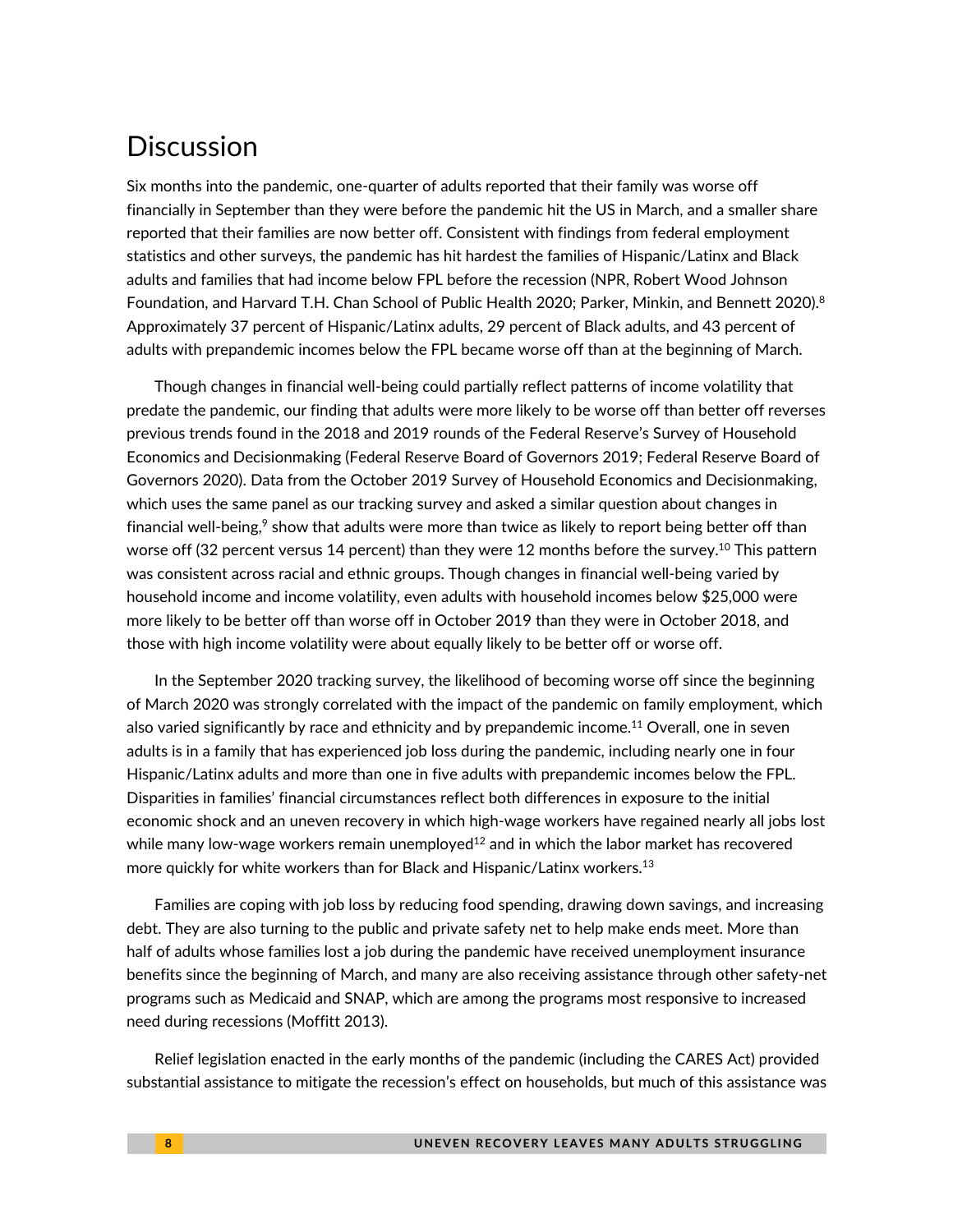temporary. Most households received one-time economic impact payments of up to \$1,200 per adult and up to \$500 for qualifying children by early June,<sup>14</sup> and the Federal Pandemic Unemployment Compensation program that provided a \$600 weekly supplement to regular state unemployment benefits expired on July 31. A subsequent executive order established a temporary Lost Wages Assistance program that in most states provided six weeks of a \$300 weekly benefit supplement to people receiving at least \$100 in unemployment benefits through existing programs. <sup>15</sup> As of late September, more than 25 million people continued to receive unemployment insurance benefits.<sup>16</sup> Without new funding for supplemental benefits, these recipients will see weekly benefit amounts revert to their previous levels under various state unemployment insurance laws; in August 2020 these average weekly benefit amounts ranged from \$181 to \$463 across states, with a national average weekly benefit of \$323. 17

In addition to receiving reduced benefit amounts, more unemployed workers are exhausting their regular unemployment insurance benefits,<sup>18</sup> which are available for a maximum of 26 weeks in most states. These workers will then be eligible for 13 weeks of benefits under the Pandemic Emergency Unemployment Compensation (PEUC) program established by the CARES Act. People who have been receiving benefits through Pandemic Unemployment Assistance (PUA), a separate program for selfemployed workers and others who do not qualify for regular unemployment benefits, are eligible to receive those benefits for a maximum of 39 weeks. Both PEUC and PUA expire on December 31, and some recipients may exhaust their benefits before then, at which point PEUC recipients may qualify for Extended Benefits, the duration of which varies by state. Without reauthorization of PEUC and PUA, a growing number of long-term unemployed workers are at risk of losing all income support from unemployment insurance beginning next year.

As families facing job loss deplete their savings and incur debt, they will likely face further challenges meeting nutritional needs. The Families First Coronavirus Response Act increased funding for SNAP, and the US Department of Agriculture authorized states to increase monthly SNAP benefits to the maximum level for all participants (although the maximum monthly benefit participants can receive was not increased). Further, Congress recently passed and the president signed a budget resolution that included an additional \$8 billion in SNAP funding, extended the Pandemic Electronic Benefit Transfer program to replace school meals, and provided states with continued flexibility in SNAP program operations. However, the maximum SNAP monthly benefit, \$680 for a household of four in 2021 (Center on Budget and Policy Priorities 2020), falls short of meal costs in nearly all US counties (Waxman, Gundersen, and Thompson 2018). Relief legislation passed by the House would increase the maximum monthly SNAP benefit 15 percent, which would reduce food insecurity and help mitigate a looming shortfall of meals available from food banks that have seen increased demand during the pandemic and may be experiencing reduced food supplies from federal government sources in the next year. 19

Families that have lost jobs as well as other low- and moderate-income families also face new risks to their health insurance from a lawsuit challenging the constitutionality of the Affordable Care Act (ACA) that will soon be heard by the Supreme Court, *California v. Texas*. Because most nonelderly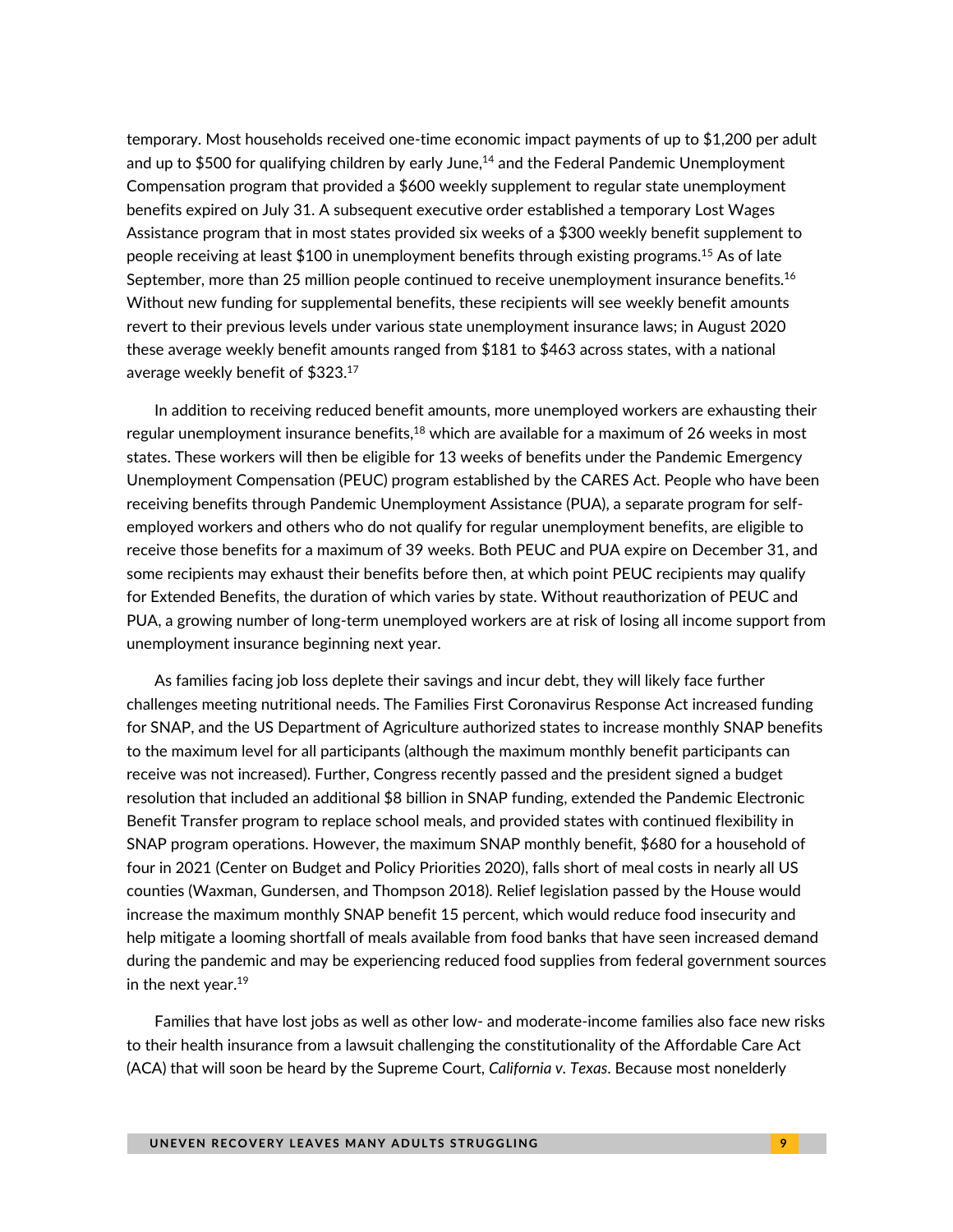people receive their health insurance through an employer, job losses during the pandemic are causing some adults to lose their employer-sponsored health insurance, placing new demands on Medicaid and other health insurance safety-net programs (Gangopadhyaya, Karpman, and Aarons 2020). A Supreme Court ruling in *California v. Texas* overturning the ACA would put newly unemployed workers at risk of becoming uninsured and roll back the coverage gains that occurred before the pandemic (McMorrow and Holahan 2020).

Without steps to protect and strengthen safety-net programs such as unemployment insurance, SNAP, and Medicaid, families that have experienced job loss during the pandemic could face worsening hardship, and disparities by race and ethnicity and by income in financial stability and health are likely to grow wider. As the labor market recovers and negotiations on new relief legislation continue, increased access and augmented benefits through these programs can help protect adults and children from the harmful long-term effects of food insecurity, homelessness, and uninsurance on health and well-being.

# Data and Methods

This brief uses data from the second wave of the Urban Institute's Coronavirus Tracking Survey, a nationally representative internet-based survey of nonelderly adults designed to assess how the COVID-19 pandemic is affecting adults and their families and how those effects change over time. A total of 4,007 adults ages 18 to 64 participated in the second wave, which was fielded September 11– 28, 2020; 91 percent of respondents completed the survey between September 11 and 17. The first wave of the tracking survey was fielded May 14–27. Respondents for both waves were sampled from the 9,032 adults who participated in the most recent round of the Health Reform Monitoring Survey (HRMS), which was fielded March 25 through April 10, 2020. The HRMS sample is drawn from Ipsos's KnowledgePanel, the nation's largest probability-based online panel. The panel is recruited from an address-based sampling frame covering 97 percent of US households and includes households with and without internet access. Participants can take the survey in English or Spanish.

The Coronavirus Tracking Survey includes an oversample of Black and Hispanic/Latinx HRMS participants. Survey weights adjust for unequal selection probabilities and are poststratified to the characteristics of the national nonelderly adult population based on benchmarks from the Current Population Survey and American Community Survey. We also adjust the September tracking survey weights to address differential nonresponse among participants in the March/April HRMS. Because nonresponse in the September survey is greater among HRMS participants experiencing negative employment effects and material hardship during the pandemic and these effects differ based on demographic characteristics, we adjust the weights so that work status and employment and hardship outcomes reported in March/April among the September sample are consistent with the outcomes reported among the full March/April HRMS sample both overall and within key demographic subgroups. These adjustments make the September tracking survey sample more representative of the sample initially drawn in March/April and mitigate nonresponse bias in estimated changes over time in the pandemic's effects.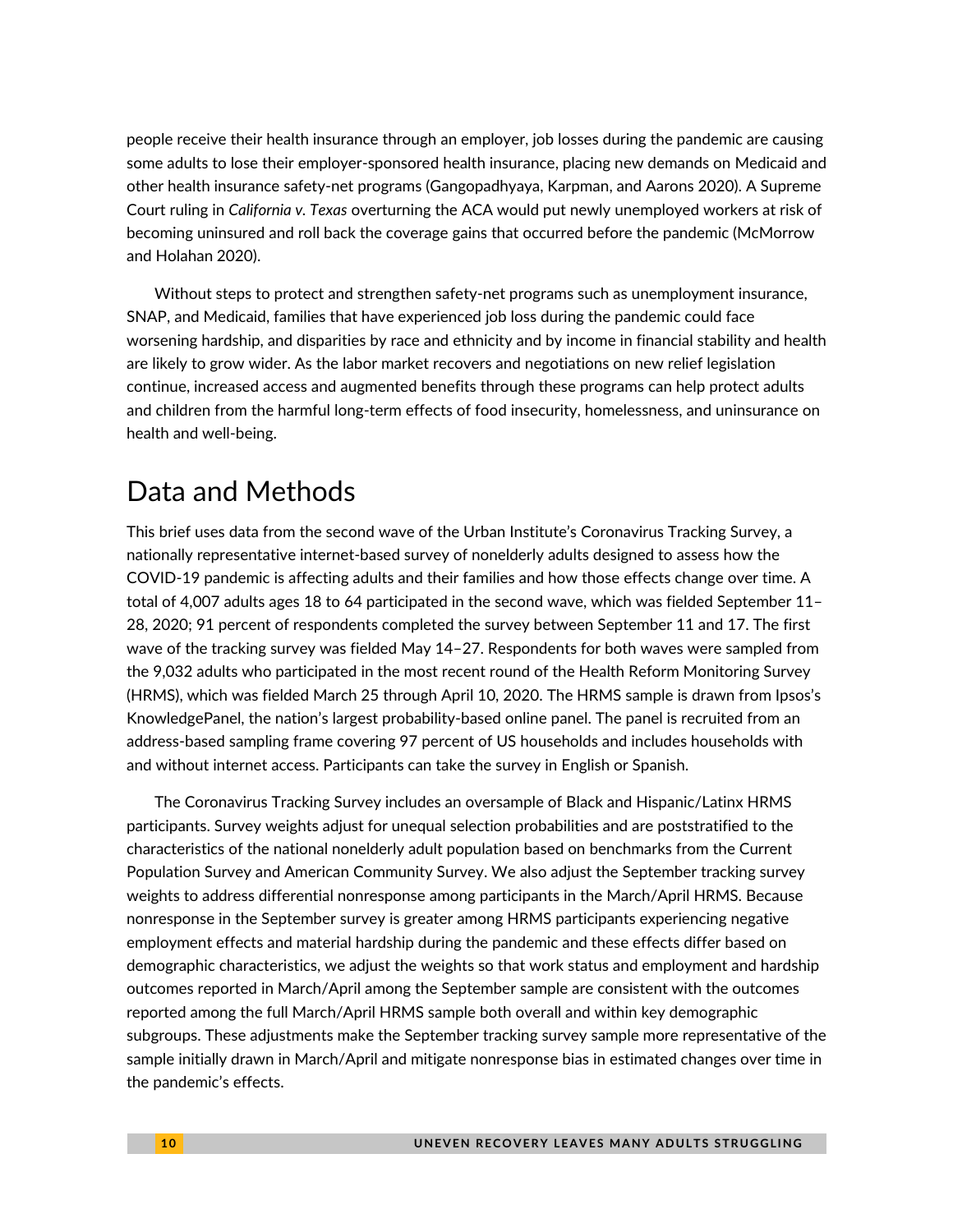The margin of sampling error, including the design effect, for the full sample of adults in the second wave of the tracking survey is plus or minus 2.0 percentage points for a 50 percent statistic at the 95 percent confidence level. Additional information about the March/April 2020 HRMS and the questionnaires for the HRMS and first and second waves of the Coronavirus Tracking Survey can be found at [hrms.urban.org.](https://hrms.urban.org/)

# **Notes**

- <sup>1</sup> "Labor Force Statistics from the Current Population Survey," accessed October 13, 2020, [https://www.bls.gov/cps/cpsatabs.htm.](https://www.bls.gov/cps/cpsatabs.htm)
- 2 "The Employment Situation September 2020," US Bureau of Labor Statistics, October 2, 2020, [https://www.bls.gov/news.release/archives/empsit\\_10022020.pdf.](https://www.bls.gov/news.release/archives/empsit_10022020.pdf)
- $3$  Although the novel coronavirus outbreak began in December 2019 and the first confirmed case of COVID-19 in the US was reported in January 2020, the World Health Organization declared the outbreak a pandemic on March 11, 2020, and the president declared a national emergency on March 13.
- <sup>4</sup> Prepandemic family income is based on annual family income in the past year as a percentage of the FPL reported in the March/April 2020 Health Reform Monitoring Survey, from which the sample for the Coronavirus Tracking Survey was drawn.
- $5$  The term "Hispanic/Latinx" is used throughout this report to reflect the different ways people self-identify. The US Census Bureau uses the term "Hispanic." The terms "white" and "Black" in this report refer to adults who do not identify as Hispanic or Latinx.
- $6$  Respondents who reported that they lost or were laid off from a job were asked if their most recent layoff was permanent or temporary. Similarly, respondents who reported that their spouse or partner lost or was laid off from a job were asked if their spouse's or partner's most recent layoff was permanent or temporary.
- $^7$  Because previous studies have found that participation in safety-net programs such as Medicaid and SNAP is typically underreported in surveys, our estimates may understate the share of adults in families experiencing job loss who have received benefits from these programs (Meyer, Mok, and Sullivan 2009; Pascale, Roemer, and Resnick 2009; Wheaton 2008).
- 8 "Opportunity Insights Economic Tracker," accessed October 12, 2020, [https://tracktherecovery.org/.](https://tracktherecovery.org/) Heather Long, Andrew Van Dam, Alyssa Fowers, and Leslie Shapiro, "The COVID-19 Recession Is the Most Unequal in Modern U.S. History," *Washington Post*, September 30, 2020, [https://www.washingtonpost.com/graphics/2020/business/coronavirus-recession-equality/.](https://www.washingtonpost.com/graphics/2020/business/coronavirus-recession-equality/)
- <sup>9</sup> See "Supplemental Appendixes to the Report on the Economic Well-Being of U.S. Households in 2019 May 2020, Appendix A: 2019 Survey Questionnaire, " Federal Reserve Board of Governors, accessed October 19, 2020[, https://www.federalreserve.gov/publications/2020-supplemental-appendixes-2019-Appendix-A-2019-](https://www.federalreserve.gov/publications/2020-supplemental-appendixes-2019-Appendix-A-2019-Survey-Questionnaire.htm) [Survey-Questionnaire.htm.](https://www.federalreserve.gov/publications/2020-supplemental-appendixes-2019-Appendix-A-2019-Survey-Questionnaire.htm)
- $^\mathrm{10}$  Authors' analysis of data from the 2019 Survey of Household Economics and Decisionmaking. See "Survey of Household Economics and Decisionmaking," Federal Reserve Board of Governors, last updated May 14, 2020, accessed October 19, 2020, [https://www.federalreserve.gov/consumerscommunities/shed\\_data.htm.](https://www.federalreserve.gov/consumerscommunities/shed_data.htm)
- $11$  Adults in families experiencing job loss were more than five times as likely to report being worse off as they were to report being better off (57.9 percent versus 10.4 percent), and adults in families experiencing other negative employment impacts were more than twice as likely to be worse off as they were to be better off (32.9 percent versus 13.8 percent). Adults in families whose employment was not affected negatively by the pandemic were less likely to report being worse off than better off (13.4 percent versus 15.9 percent).
- <sup>12</sup> "Opportunity Insights Economic Tracker," accessed October 12, 2020, <https://tracktherecovery.org/>
- $13$  Long et al., "The COVID-19 Recession Is the Most Unequal in Modern U.S. History."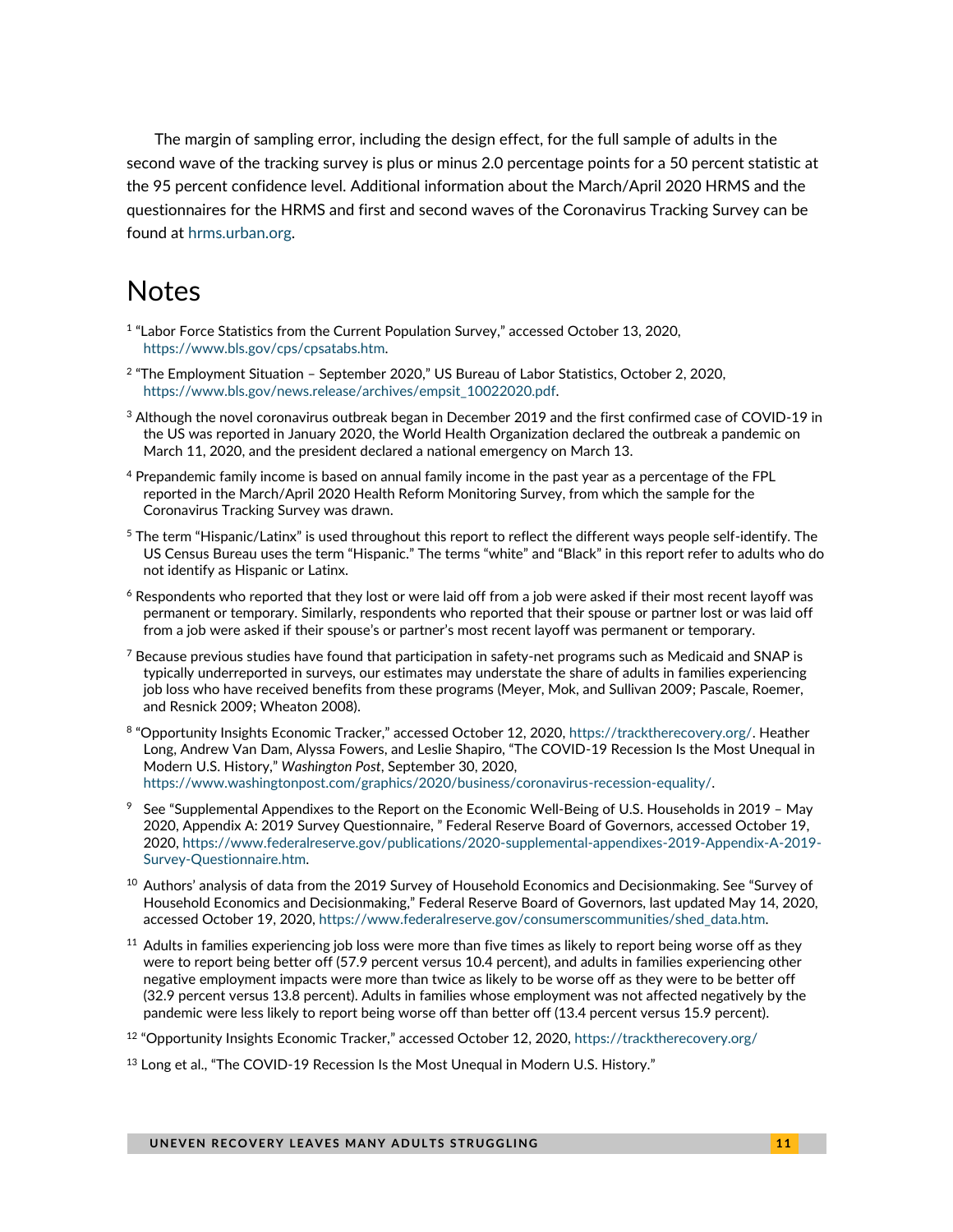- <sup>14</sup> US Department of the Treasury, "Treasury, IRS Announce Delivery of 159 Million Economic Impact Payments," news release, June 3, 2020, [https://home.treasury.gov/news/press-releases/sm1025.](https://home.treasury.gov/news/press-releases/sm1025)
- $^{15}$  An August 8, 2020, executive order establishing a temporary Lost Wages Assistance program allowed states to draw on disaster-relief funds to provide supplemental assistance to people eligible for at least \$100 in weekly unemployment insurance benefits from existing programs. The program authorized a \$300 weekly federal contribution until the balance of remaining disaster relief funds reached \$25 billion. States that applied by September 10 received funding to provide six weeks of benefits to their residents. See "Memorandum on Authorizing the Other Needs Assistance Program for Major Disaster Declarations Related to Coronavirus Disease 2019," the White House, August 8, 2020, [https://www.whitehouse.gov/presidential](https://www.whitehouse.gov/presidential-actions/memorandum-authorizing-needs-assistance-program-major-disaster-declarations-related-coronavirus-disease-2019/)[actions/memorandum-authorizing-needs-assistance-program-major-disaster-declarations-related-coronavirus](https://www.whitehouse.gov/presidential-actions/memorandum-authorizing-needs-assistance-program-major-disaster-declarations-related-coronavirus-disease-2019/)[disease-2019/,](https://www.whitehouse.gov/presidential-actions/memorandum-authorizing-needs-assistance-program-major-disaster-declarations-related-coronavirus-disease-2019/) and Aimee Picchi, "Trump's \$300 in Weekly Unemployment Benefits Extended to Six Weeks," *CBS Moneywatch*, September 11, 2020[, https://www.cbsnews.com/news/unemployment-trump-300-jobless](https://www.cbsnews.com/news/unemployment-trump-300-jobless-aid-extended-six-weeks/)[aid-extended-six-weeks/.](https://www.cbsnews.com/news/unemployment-trump-300-jobless-aid-extended-six-weeks/)
- <sup>16</sup> "Unemployment Insurance Weekly Claims," US Department of Labor, October 15, 2020, [https://www.dol.gov/sites/dolgov/files/OPA/newsreleases/ui-claims/20201958.pdf.](https://www.dol.gov/sites/dolgov/files/OPA/newsreleases/ui-claims/20201958.pdf)
- <sup>17</sup> "Monthly Program and Financial Data," US Department of Labor, accessed October 9, 2020, [https://oui.doleta.gov/unemploy/claimssum.asp.](https://oui.doleta.gov/unemploy/claimssum.asp)
- <sup>18</sup> Heidi Shierholz, "Many Workers Have Exhausted Their State's Regular Unemployment Benefits," Economic Policy Institute, September 24, 2020, [https://www.epi.org/blog/many-workers-have-exhausted-their-states](https://www.epi.org/blog/many-workers-have-exhausted-their-states-regular-unemployment-benefits-the-cares-act-provided-important-ui-benefits-and-congress-must-act-to-extend-them/)[regular-unemployment-benefits-the-cares-act-provided-important-ui-benefits-and-congress-must-act-to](https://www.epi.org/blog/many-workers-have-exhausted-their-states-regular-unemployment-benefits-the-cares-act-provided-important-ui-benefits-and-congress-must-act-to-extend-them/)[extend-them/.](https://www.epi.org/blog/many-workers-have-exhausted-their-states-regular-unemployment-benefits-the-cares-act-provided-important-ui-benefits-and-congress-must-act-to-extend-them/)
- $^{19}$  Feeding America, "America is Facing an 8 Billion Meal Shortfall in Charitable Food," accessed October 8, 2020, [https://www.feedingamerica.org/sites/default/files/2020-09/FA\\_Supply\\_Demand\\_One-pager\\_FINAL.pdf.](https://www.feedingamerica.org/sites/default/files/2020-09/FA_Supply_Demand_One-pager_FINAL.pdf)

## References

- Center on Budget and Policy Priorities. 2020. "A Quick Guide to SNAP Eligibility and Benefits." Washington, DC: Center on Budget and Policy Priorities[. https://www.cbpp.org/research/food-assistance/a-quick-guide-to](https://www.cbpp.org/research/food-assistance/a-quick-guide-to-snap-eligibility-and-benefits)[snap-eligibility-and-benefits.](https://www.cbpp.org/research/food-assistance/a-quick-guide-to-snap-eligibility-and-benefits)
- Federal Reserve Board of Governors. 2019. *[Report on the Economic Well-Being of U.S. Households in 2018](https://www.federalreserve.gov/publications/2019-economic-well-being-of-us-households-in-2018-preface.htm)  May [2019.](https://www.federalreserve.gov/publications/2019-economic-well-being-of-us-households-in-2018-preface.htm)* Washington, DC: Federal Reserve Board of Governors.
- ———. 2020. *[Report on the Economic Well-Being of U.S. Households in 2019](https://www.federalreserve.gov/publications/2020-economic-well-being-of-us-households-in-2019-preface.htm) – May 2020.* Washington, DC: Federal Reserve Board of Governors.
- Gangopadhyaya, Anuj, Michael Karpman, and Joshua Aarons. 2020. *[As the COVID-19 Recession Extended into the](https://www.urban.org/research/publication/covid-19-recession-extended-summer-2020-more-3-million-adults-lost-employer-sponsored-health-insurance-coverage-and-2-million-became-uninsured)  [Summer of 2020, More than 3 Million Adults Lost Employer-Sponsored Health Insurance and 2 Million Became](https://www.urban.org/research/publication/covid-19-recession-extended-summer-2020-more-3-million-adults-lost-employer-sponsored-health-insurance-coverage-and-2-million-became-uninsured)  [Uninsured.](https://www.urban.org/research/publication/covid-19-recession-extended-summer-2020-more-3-million-adults-lost-employer-sponsored-health-insurance-coverage-and-2-million-became-uninsured)* Washington, DC: Urban Institute.
- Maag, Elaine, H. Elizabeth Peters, Anthony Hannagan, Cary Lou, and Julie Siwicki. 2017. *[Income Volatility: New](https://www.urban.org/research/publication/income-volatility-new-research-results-implications-income-tax-filing-and-liabilities)  [Research Results with Implications for Income Tax Filing and Liabilities.](https://www.urban.org/research/publication/income-volatility-new-research-results-implications-income-tax-filing-and-liabilities)* Washington, DC: Urban Institute.
- McMorrow, Stacey, and John Holahan. 2020. *[A Supreme Court Ruling Finding the Affordable Care Act is](https://www.urban.org/sites/default/files/publication/103033/a-supreme-court-ruling-finding-the-affordable-care-act-unconstitutional-would-have-widespread-negative-implications.pdf)  [Unconstitutional Would Have Widespread Negative Implications.](https://www.urban.org/sites/default/files/publication/103033/a-supreme-court-ruling-finding-the-affordable-care-act-unconstitutional-would-have-widespread-negative-implications.pdf)* Washington, DC: Urban Institute.
- Meyer, Bruce D., Wallace K.C. Mok, and James X. Sullivan. 2009. "[The Underreporting of Transfers in Household](http://www.nber.org/papers/w15181)  [Surveys: Its Nature and Consequences.](http://www.nber.org/papers/w15181)" Working paper 15181. Cambridge, MA: National Bureau of Economic Research.
- Moffitt, Robert A. 2013. "The Great Recession and the Social Safety Net." *The Annals of the American Academy of Political and Social Science* 650(1): 143-166.
- NPR, Robert Wood Johnson Foundation, and Harvard T.H. Chan School of Public Health. 2020. "The Impact of Coronavirus on Households, by Race/Ethnicity." Princeton, NJ: Robert Wood Johnson Foundation.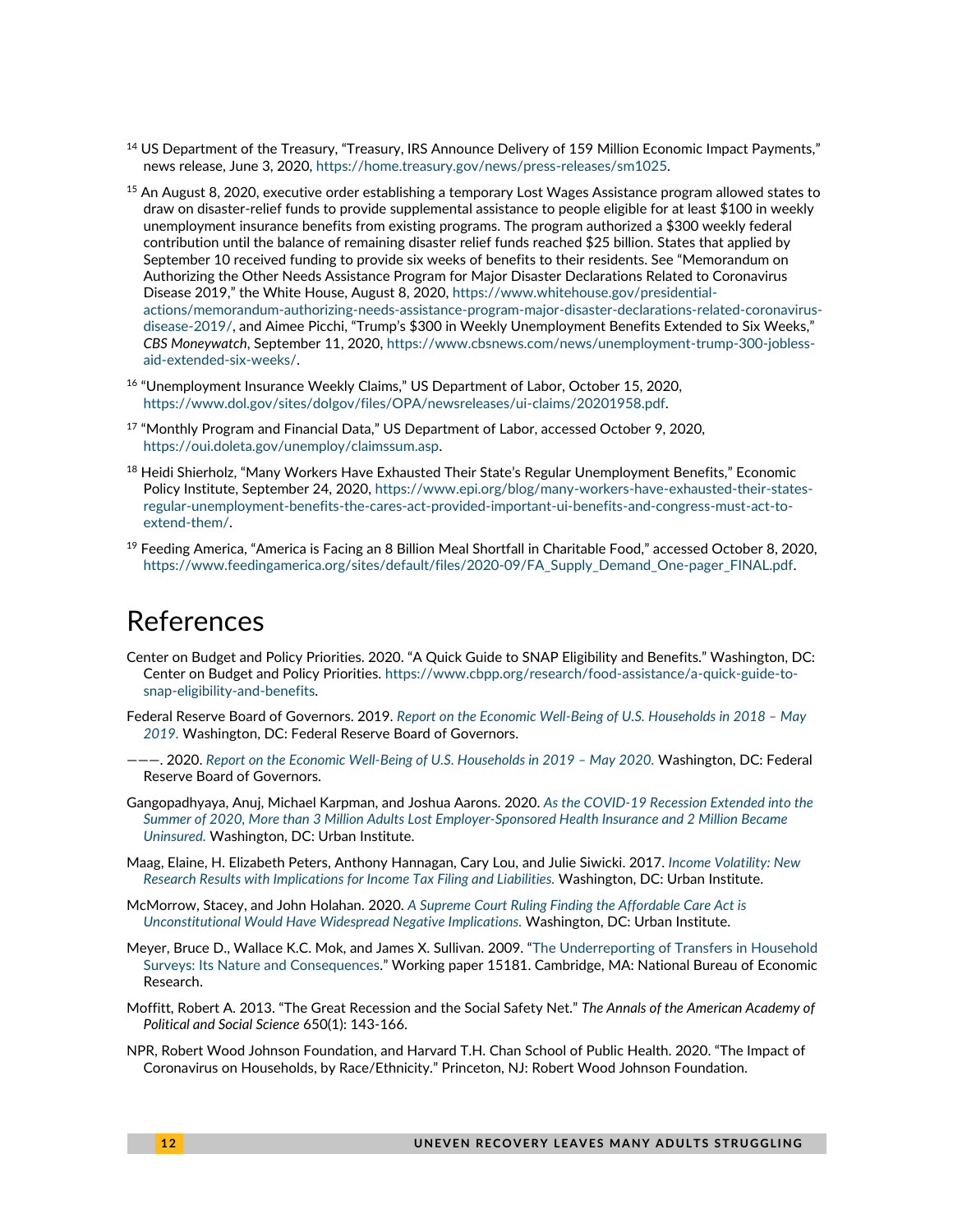[https://www.rwjf.org/en/library/research/2020/09/the-impact-of-coronavirus-on-households-across](https://www.rwjf.org/en/library/research/2020/09/the-impact-of-coronavirus-on-households-across-america.html)[america.html.](https://www.rwjf.org/en/library/research/2020/09/the-impact-of-coronavirus-on-households-across-america.html)

- Parker, Kim, Rachel Minkin, and Jesse Bennett. 2020. "Economic Fallout from COVID-19 Continues to Hit Lower-Income Americans the Hardest" Washington, DC: Pew Research Center. [https://www.pewsocialtrends.org/2020/09/24/economic-fallout-from-covid-19-continues-to-hit-lower](https://www.pewsocialtrends.org/2020/09/24/economic-fallout-from-covid-19-continues-to-hit-lower-income-americans-the-hardest/)[income-americans-the-hardest/.](https://www.pewsocialtrends.org/2020/09/24/economic-fallout-from-covid-19-continues-to-hit-lower-income-americans-the-hardest/)
- Pascale, Joanne, Marc I. Roemer, and Dean Michael Resnick. 2009. "[Medicaid Underreporting in the CPS: Results](https://doi.org/10.1093/poq/nfp028)  [from a Record Check Study](https://doi.org/10.1093/poq/nfp028)." *Public Opinion Quarterly* 73 (3): 497–520.
- Pew Charitable Trusts. 2017. *[How Income Volatility Interacts with American Families' Financial Security.](https://www.pewtrusts.org/en/research-and-analysis/issue-briefs/2017/03/how-income-volatility-interacts-with-american-families-financial-security)* Washington, DC: Pew Charitable Trusts.
- Waxman, Elaine, Craig Gundersen, and Megan Thompson. 2018. *[How Far Do SNAP Benefits Fall Short of Covering](https://www.urban.org/research/publication/how-far-do-snap-benefits-fall-short-covering-cost-meal)  [the Cost of a Meal?](https://www.urban.org/research/publication/how-far-do-snap-benefits-fall-short-covering-cost-meal)* Washington, DC: Urban Institute.
- Wheaton, Laura. 2008. *[Underreporting of Means-Tested Transfer Programs in the CPS and SIPP](https://www.urban.org/research/publication/underreporting-means-tested-transfer-programs-cps-and-sipp)*. Washington, DC: Urban Institute.

# About the Authors

**Michael Karpman** is a senior research associate in the Health Policy Center at the Urban Institute. His work focuses primarily on the implications of the Affordable Care Act, including quantitative analysis related to health insurance coverage, access to and affordability of health care, use of health care services, and health status. His work includes overseeing and analyzing data from the Urban Institute's Health Reform Monitoring Survey and Well-Being and Basic Needs Survey. Before joining Urban in 2013, Karpman was a senior associate at the National League of Cities Institute for Youth, Education, and Families. He received his MPP from Georgetown University.

**Stephen Zuckerman** is a senior fellow and vice president for health policy at the Urban Institute. He has studied health economics and health policy for 30 years and is a national expert on Medicare and Medicaid physician payment, including how payments affect enrollee access to care and the volume of services they receive. He is currently examining how payment and delivery system reforms can affect the availability of primary care services and studying the implementation and impact of the Affordable Care Act. Before joining Urban, Zuckerman worked at the American Medical Association's Center for Health Policy Research. He received his PhD in economics from Columbia University.

**Genevieve M. Kenney** is a senior fellow and vice president for health policy at the Urban Institute. She has conducted policy research for more than 25 years and is a nationally renowned expert on Medicaid, CHIP, and broader health insurance coverage and health issues facing low-income children and families. Kenney has led several Medicaid and CHIP evaluations and published more than 100 peer-reviewed journal articles and scores of briefs on insurance coverage, access to care, and related outcomes for low-income children, pregnant women, and other adults. In her current research, she is examining the implications of the Affordable Care Act, how access to primary care varies across states and insurance groups, and emerging policy questions related to Medicaid and CHIP. She received a master's degree in statistics and a doctoral degree in economics from the University of Michigan.